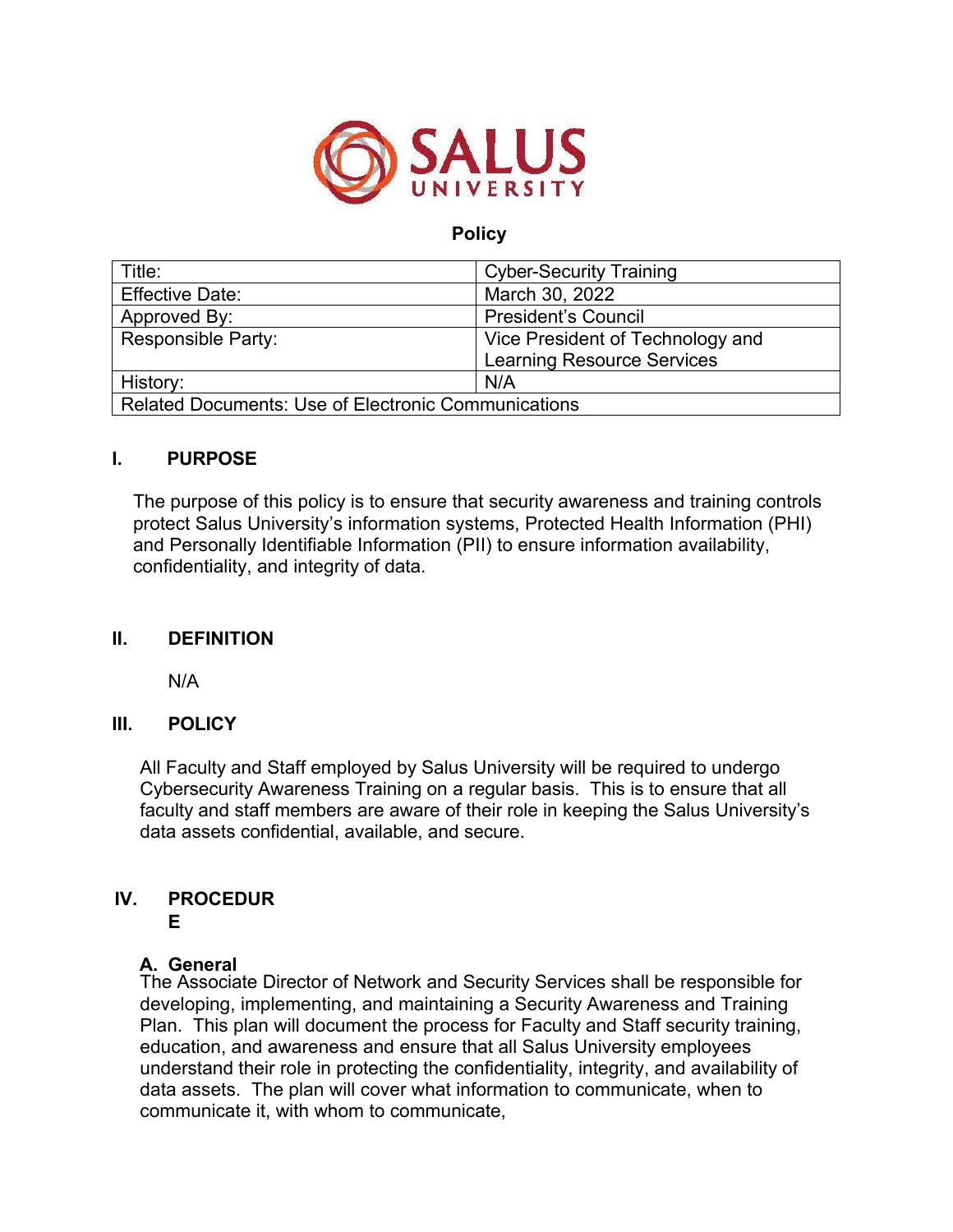responsibility for communication, and the process by which communication shall be implemented.

The plan shall ensure that Faculty and Staff are provided with regular training, reference materials, supports, and reminders that enable them to appropriately protect Salus University data assets. Training will include, but is not limited to:

- Responsibilities for protecting sensitive information
- Risks to information assets and resources
- Data encryption and access management
- Secure use of data and information assets
- Salus University information security policies, procedures, and best practices
- Protecting assets and identities

# **B. Training Plan Requirements** The

training plan shall ensure:

- All Salus University employees attend an approved security awareness training class within thirty (30) working days of being granted access to Salus University resources.
- Training may be in the form of recorded videos, printed materials, external links and potentially purchased external training.
- Faculty and Staff may receive training appropriate for specific job roles and responsibilities. After such training, the employee must verify through certificate completion and assessment that they received the training, understood the material presented, and agrees to comply with it.
- Faculty and Staff are trained on how to identify, report, and prevent security incidents and data breaches.
- Appropriate security policies, procedures, and manuals are readily available for reference and review.
- Staff annually attend or view security awareness refresher training.